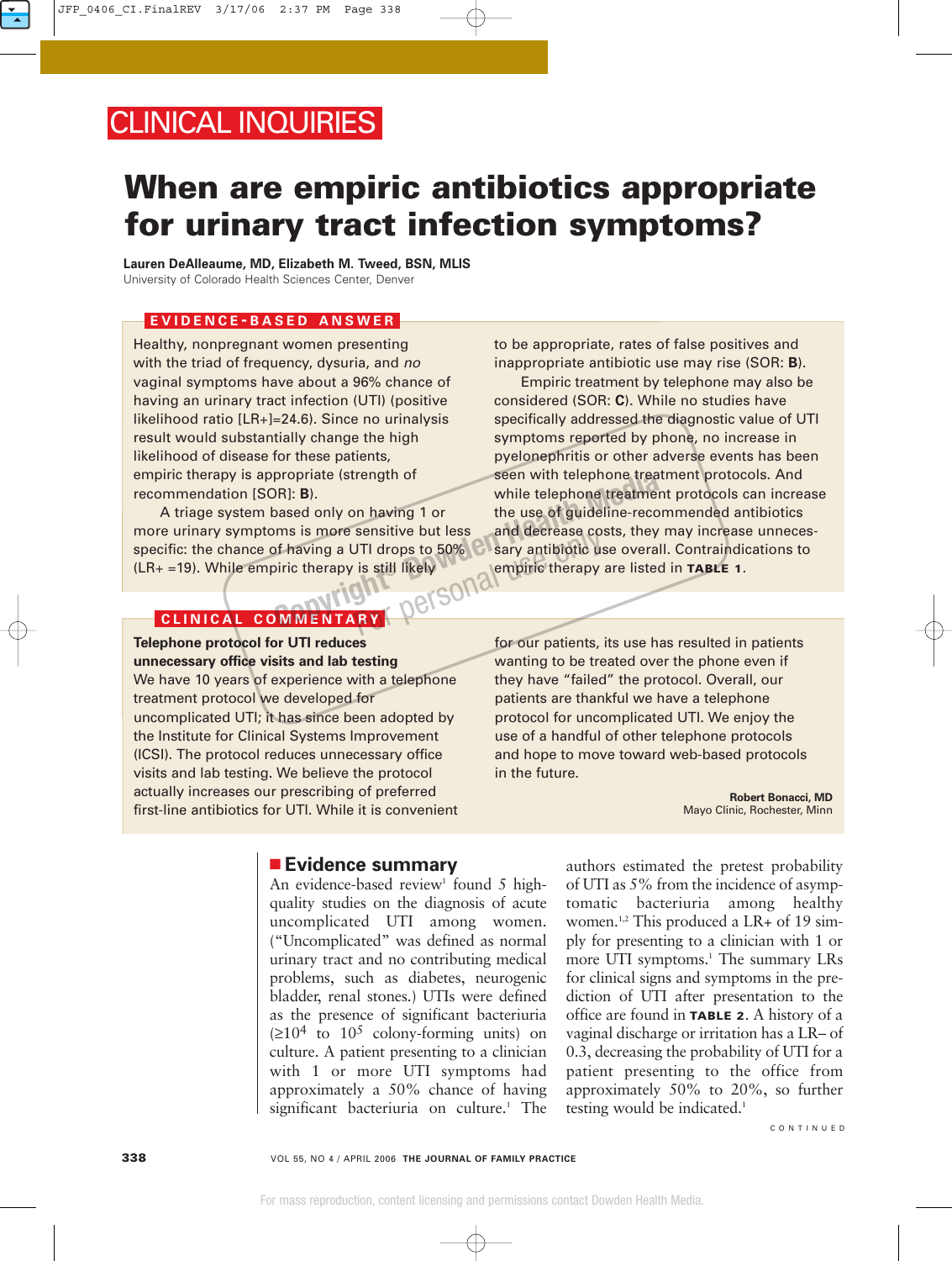### CLINICAL INQUIRIES

No single sign or symptom accurately predicted UTI. However, the triad of dysuria with frequency but without vaginal symptoms increased the probability of significant bacteriuria on culture from 50% to  $96\%$  (LR+ = 24.6).<sup>1</sup> In contrast, a 1999 review of 51 studies calculated that if both the nitrites and leukocyte esterase are positive on urine dipstick testing, the LR+ is 4.2; if both are negative the LR– is  $0.3^{1,3}$ Since the probability of UTI for patients with the symptom triad is so high, dipstick urinalysis is unlikely to alter management regardless of whether nitrites and leukocyte esterase were both positive or negative (posttest probability=98%–99% and 80%, respectively). If urine dipstick or other office-based tests are not needed to make the diagnosis of uncomplicated UTI for a patient with the classic triad of symptoms, then telephone treatment based on symptoms may be reasonable. Women who have recurrent UTIs (2 or more culture positive UTIs over the previous 12 months) can accurately self-diagnose subsequent UTIs based on symptoms  $(LR + =4.0).45$ 

A recent retrospective case series<sup>6</sup> evaluated a telephone guideline for the empiric treatment of UTI for 4177 women in a California HMO. UTI criteria were ≤10 days of dysuria; frequency, urgency, pressure, or increased nocturia; or gross hematuria. Women were excluded if they had any one of a variety of contraindications (**TABLE 1**). Upper tract infection occurred in 21 patients (1.1%) within 60 days of telephone treatment, two thirds of which likely represented treatment failures. This is similar to rates in control groups of other studies. Fourteen women (1.5%) received care for sexually transmitted diseases or other gynecologic conditions, primarily bacterial vaginitis, within 60 days of telephone treatment. Of note, 6% of the cohort were elderly, diabetic, taking glucocorticoids or early in pregnancy and are typically excluded from other studies. This higher-risk group did not have an increased incidence of either sepsis or pyelonephritis.<sup>6</sup> No increase in adverse outcomes was seen in another study of a telephone treatment protocol.7

#### **TABLE 1**

#### **Contraindications to empiric antibiotics for urinary tract infection (telephone treatment)**

Vaginal discharge

Prolonged symptoms

Severe or intolerable flank, side, or abdominal pain

Inability to urinate for more than 4 hours

Body temperature higher than 38.1°C (100.5°F) with flank pain, chills, nausea, or abdominal pain

#### **Pregnancy**

Recent urologic surgery, procedure, or bladder catheterization; UTI within the last 6 weeks or frequent UTI (≥3 times) in the last 12 months

Any symptoms that warrant urgent office-based evaluation according to the clinician

Adapted from Vinson and Quesenberry, Arch Intern Med 2004.6

Several studies $6-8$  have noted that telephone treatment protocols increase the use of protocol-recommended antibiotics (eg, generally less expensive agents such as trimethoprim-sulfamethoxazole), which may help limit resistance to fluoroquinolones. However, specific data are not available.

McIssac et al<sup>9</sup> reviewed a cohort of 231 women presenting to family physicians' offices with uncomplicated cystitis symptoms. Empiric therapy resulted in approximately 40% of women unnecessarily receiving antibiotics. Treating only women with classic cystitis symptoms and pyuria would have decreased the unnecessary use of antibiotics to 26.2%, but fewer women with confirmed cystitis would have received immediate antibiotics (66.4% vs 91.8%). They derived a clinical decision rule designed to balance false positives and false negatives. It recommends immediate antibiotic treatment if women have ≥2 of 4 signs or symptoms: dysuria, leukocyte esterase (greater than trace), positive nitrites, or blood (greater than trace) on dipstick (LR+ =2.29). Otherwise the rule recommends a culture to guide antibiotic

#### **FAST** TRACK

**Empiric therapy is appropriate in nonpregnant women with the triad of frequency, dysuria, and no vaginal symptoms**